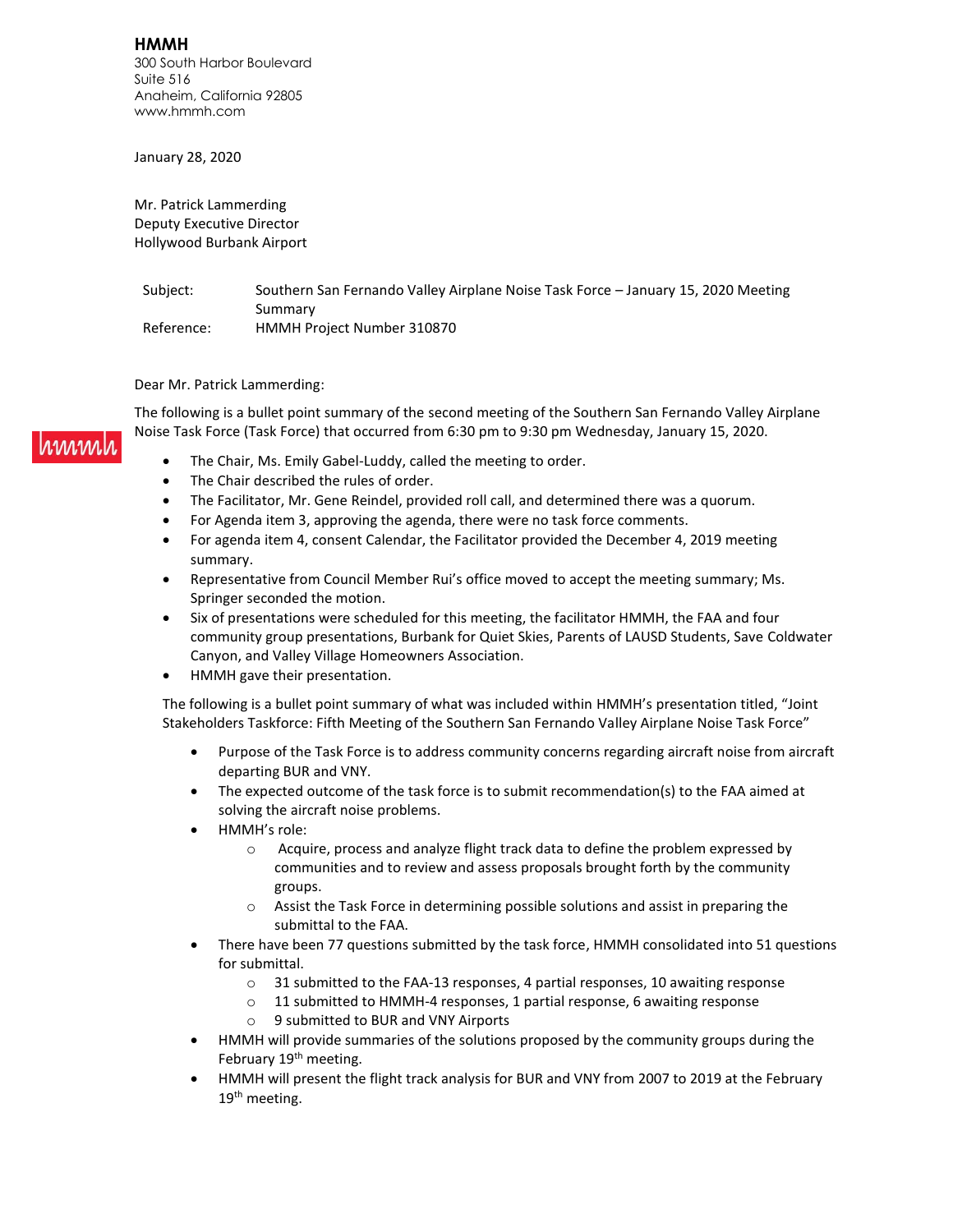- At the February 19<sup>th</sup> meeting, Task Force Meeting 6, a final set of responses to task force member questions will be provided.
- At the Task Force Meeting 7, HMMH will present recommendations for Task Force consideration and the Task Force will approve determine recommendations.
- The focus during the meetings thus far has been on education, data and information gathering, going forward the focus should shift to developing recommendations to solve the problems(s).
- The FAA began their discussion.
	- The City of Los Angeles filed a lawsuit against the FAA with regards to departures from BUR airport, because that litigation is in the early stages we are not engaging in public discussions on that matter for now. Unfortunately, five of the Task Force questions relate to those issues and we have not answered those questions.
	- Until the litigation is resolved we intend to work with the Task Force where we can.
	- The FAA did provide a response to the letter from Senator Harris and her colleagues sent in July 2018 . The FAA responded in September of 2018 and subsequently responded to her letters for two requests on December 19, 2019 and January 13, 2019.
- The FAA opened the floor for Task Force Members to ask clarifying questions.
- Ms. Springer: In regard to returning to pre-Metroplex procedures the FAA responded they will not return to ground based navigation. For clarity does this mean you cannot return to ground based navigation or you choose not to do so?
	- $\circ$  As GPS technology has been implemented as part of the NextGen and modernization of the national airspace system, it becomes a foundational program for the FAA and the modernization of the airspace. As such, we will not be going backwards.
- Ms. Springer: Follow up to the FAA response in regard to the direction of operations, can BUR and VNY operate in a flow direction independent of the nearby airports? For example, LAX and SMO.
	- $\circ$  For the entire Los Angeles basin all the airports do interact with each other. Southern California Metroplex was such a complicated project is all the procedures have to work in unison. No airport can operate independently from the other airports, they all have an impact on each other. Of course, there variances within that.
- Representative for Ms. Feinstein: At the last meeting you determine there had been a southernly shift and that you would conduct additional analysis to determine the cause. Have you been able to do that analysis or have any information on that for us tonight?
	- o At the last Task Force Meeting we talked about a lot of analysis and also gave a lot of analysis on a thumb drive and much of it is on our webpage now. We have conduced further analysis, but we are not at liberty to discuss that tonight due to the ongoing litigation.
- Representative for Ms. Feinstein: According to the FAA at the last meeting, the southern shift did not occur due to a procedural change, is it possible to go back to pre-metroplex conditions and shift it back north as an interim fix or a long term fix? What are the factors you must consider and is it even possible for you to do?
	- o This question is coming right into that litigation again, with that we are not going to respond to that question.
- Representative for Mr. Lieu: Just for clarification, it is my understanding the FAA is in the process of doing an Environmental Assessment as part of the settlement agreement with the communities in Benedict Hills, regarding air traffic that would cover part of the Santa Monica Mountains?
	- $\circ$  That is correct, we are in the beginning stages of an Environmental Assessment with amendments to the SLAAP and OROSZ procedures. We will also consider any other reasonable alternative.
- Representative for Mr. Lieu: Following up on that it is my understanding as well that part of that which was initially suggested by the residents of Benedict Hills was the creation of two waypoints that could potentially create a solution for stemming traffic and keeping it in a certain area, thus mitigation noise. That has not been implemented correct?

#### nnnnn l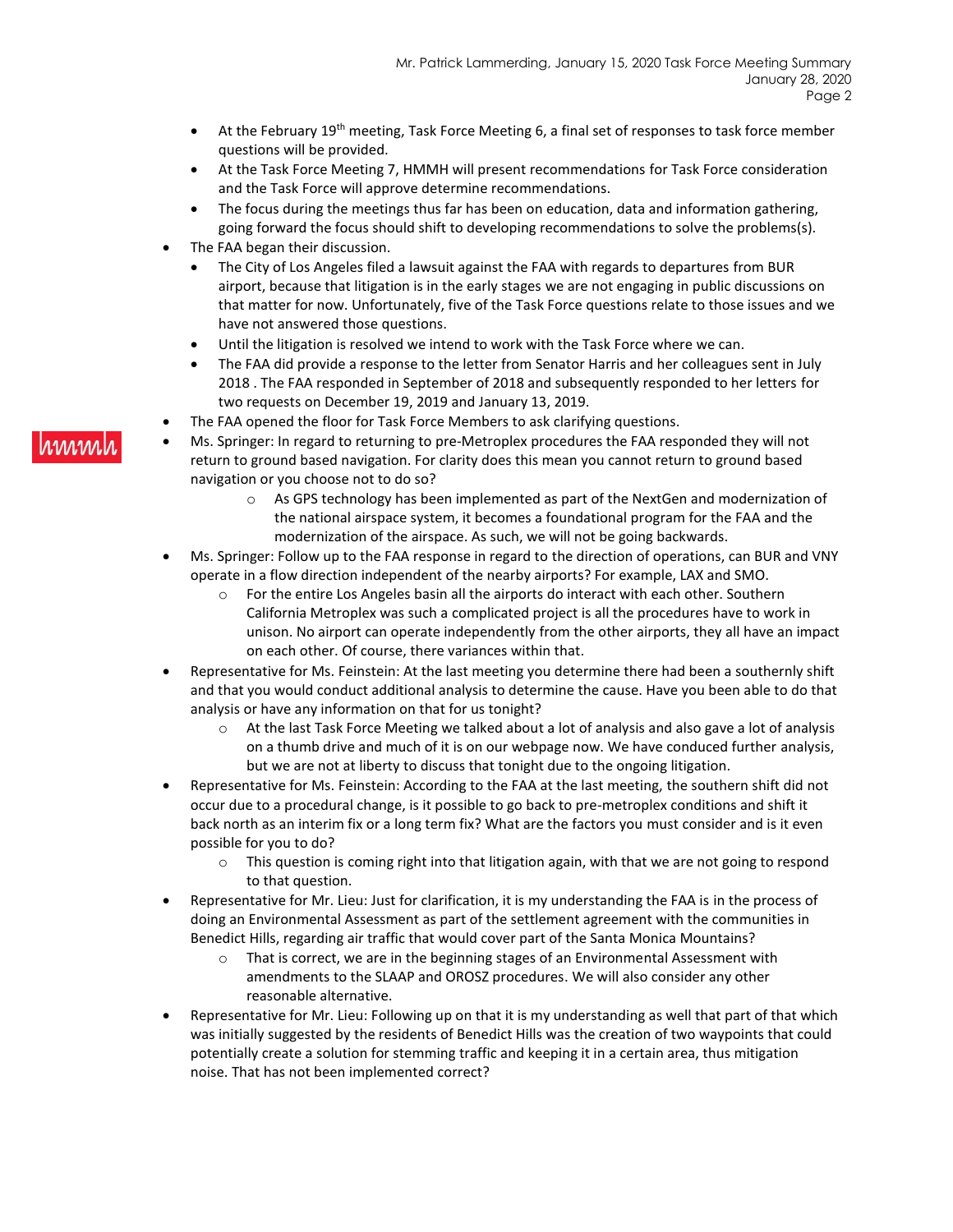- $\circ$  That is correct, we did two public workshops and based on the amount of community input received at those workshops we decided to do further environmental work and we are just in the beginning stages of the environmental assessment.
- Representative for Mr. Lieu: Are the two waypoints the FAA is proposing are JAYTE and TEAGN, the two waypoint that initially were proposed by the residents of Benedict Hills?
	- $\circ$  If the question is were those two waypoints created for that proposed change then the answer is yes.
- Representative for Mr. Lieu: JAYTE and TEAGN were not the waypoints that were proposed by the residents of the area, those are waypoints the FAA determined or proposed?
	- $\circ$  It was all done under confidential mediation and I do not have that information.
- Representative for Mr. Lieu: Is it correct to say current standing FAA regulation allows for spacing not just of planes just within 3 nm laterally but as well spacing them at least 1000 feet vertically? Yes that is our minimum spacing standard.
- Representative for Mr. Lieu: Will the Environmental Assessment consider alternative waypoints when the FAA does that study aside from the ones being looked at?
	- $\circ$  The current Environmental Assessment will allow for any reasonable alternative.
- Representative for Mr. Lieu: So potentially including the waypoints that were proposed by the residents of the community?
	- $\circ$  Without knowing what was proposed I can't respond to that, but any reasonable alternative will be considered under that environmental assessment.
- Representative for Mr. Ryu: Because satellite-based navigation is foundational to modernization of the airspace, the FAA will not return to ground based navigation, I want to clarify, that is unless directed by congress?
	- o Everything we do is unless directed by congress.
- Representative for Mr. Ryu: Based on conversations with pilots my understanding is they use flight management software that tends to place the aircraft on a minimum climb rate, what can be done to increase the minimum climb rates or encourage airplane operators to increase their level of rate of climb?
	- o First let's distinguish the difference between a climb rate and a climb gradient, a climb rate is really up to the pilot to determine, what rate they are going to climb that aircraft as long as they meet the minimum climb gradient which is 200 feet. Which in some procedures it is higher, it depends on the unique circumstances at the airport if we exceed 500 feet/nm it requires a waiver to our procedural criteria, below that requires additional justification. As shown in the responses, you have different climb gradients for each procedure. The way the airplane or pilot in command flies at what climb rate whether they climb at 600 feet, or 500 feet is a determination made by that pilot.
- Representative for Mr. Ryu: So the climb gradient is the minimum that is set and the climb rate is what the pilot chooses?
	- o Correct, the minimum gradient is set in the procedure.
- Representative for Mr. Ryu: For the climb gradients, what can we do to get those waivers, is that something that FAA is able and willing to push for these airports?
	- $\circ$  Typically we do not design procedures to have a climb gradient higher than 500 feet, because it is outside our safety criteria. There are a few airports where that may be an exception, but they are not the norm. It looks we are 340-420 at BUR so which is under the 500 feet.
- Representative for Mr. Ryu: What are climb gradients for VNY?
	- o The FAA looked up this information and it is the exact same climb gradient as the OROSZ and SLAPP.
- Representative for Mr. Ryu: What I request for future meetings, as we move to recommendations, is for the gradients that are between 200-500 what efforts can be made to increase the minimum climb gradient, thus increasing the climb rate that a pilot can choose as high of a level as that is deemed safe.

#### **MMM**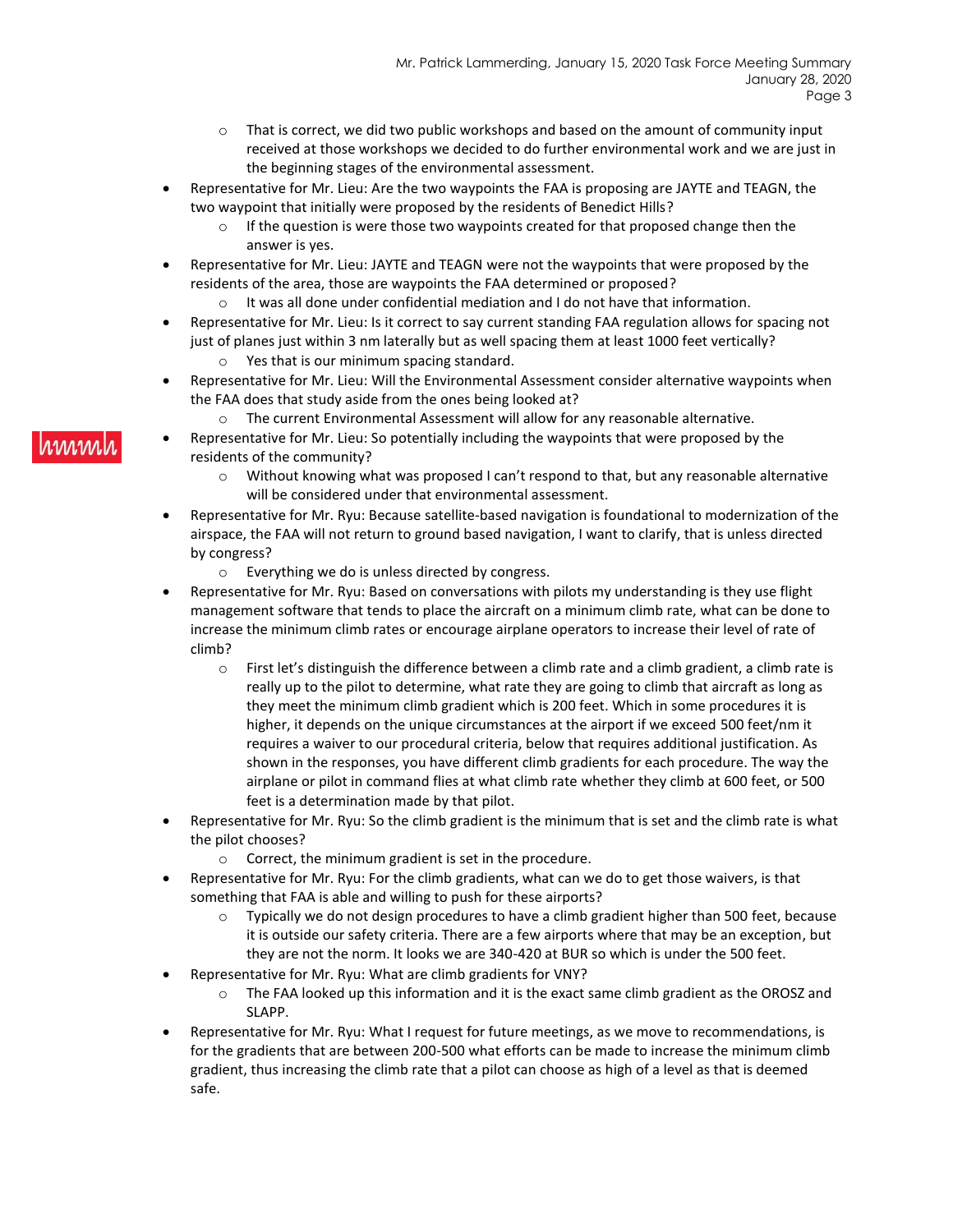- Representative for Mr. Ryu: Is there any ability to create additional GPS waypoints in order to create dispersion in a RNAV world? If it is possible how would it be done?
	- o I think what you are asking for is dispersal or the section 175 of the reauthorization. That is something the FAA is looking at from a headquarters standpoint of how do we do that. The FAA has scientists looking at that, as it is not something that is built into our criteria yet as far as using GPS to find ways to have dispersal headings. It is something we are required to respond to as part of the reauthorization and we are currently working on that.
- Representative for Mr. Ryu: At VNY the PPPRY waypoint was added, this caused tracks to move about 2/3 of mile south from where they were initially occurring. What was the after-action assessment of the PPPRY waypoint?
	- $\circ$  When it was initially brought to our attention, we established the PPPRY waypoint. By creating the PPPRY waypoint we were able to put aircraft back in the basic turn area they were on prior to the metroplex. It is in the responses; it is very clear on how the PPPRY was built.
	- o We have been working with LAWA on looking at PPPRY and why we are seeing a shift south of PPPRY. The attempt there was to get aircraft to turn a little tighter to PPPRY waypoint and make it mirror what it was prior to the metroplex.
- Mr. Koretz: Was any additional wildlife studied beyond just birds and bats and is there any data you can provide to illustrate that that was studied and what the results were?
	- $\circ$  Yes the Environmental Assessment that was done during the Metroplex timeframe will have addressed all the wildlife as well as terrain. It does take into consideration elevations in the noise modeling.
- Mr. Koretz: How do you deal with the fact that there is a real impact that you at least didn't anticipate in your study?
	- $\circ$  The only way I can answer that is I think we are seeing changes in wildlife patterns all over the globe.
- Mr. Koretz: Are you going to use the fact the lawsuit was filed as an excuse not to provide valuable data that would help us to solve this issue as I understand has happened in other places in the country where similar situations have occurred or are you going to provide the data and help us work together towards a solution?
	- $\circ$  As we already stated we cannot engage in public discussions on those matters that are specifically addressed in the litigation, but as we also stated we are here committed to work with the Southern San Fernando Valley Noise Task Force. We have to put a box around where there is litigation, it is what we do everywhere and we have very specific instructions from our chief council's office and we are following those instructions.
- Burbank for Quiet Skies gave their presentation.

The following is a bullet point summary of what was included within Burbank for Quiet Skies presentation titled, "Burbank for Quiet Skies."

- From the FAA's website on NextGen:
	- o More on time arrivals and departures
	- o Quieter and more environmentally friendly
	- o Safer air travel
- Research outside the FAA, in reality they mean:
	- o Aircraft can take off minuets or even seconds apart.
	- $\circ$  Flights taking off at lower altitudes and traveling in more precise paths in areas they have never been before
	- o Noise complaints increase
	- o Lawsuits filed across the US
- FAA held Q&A for NextGen
	- o Signs that showed the procedures.

## rmml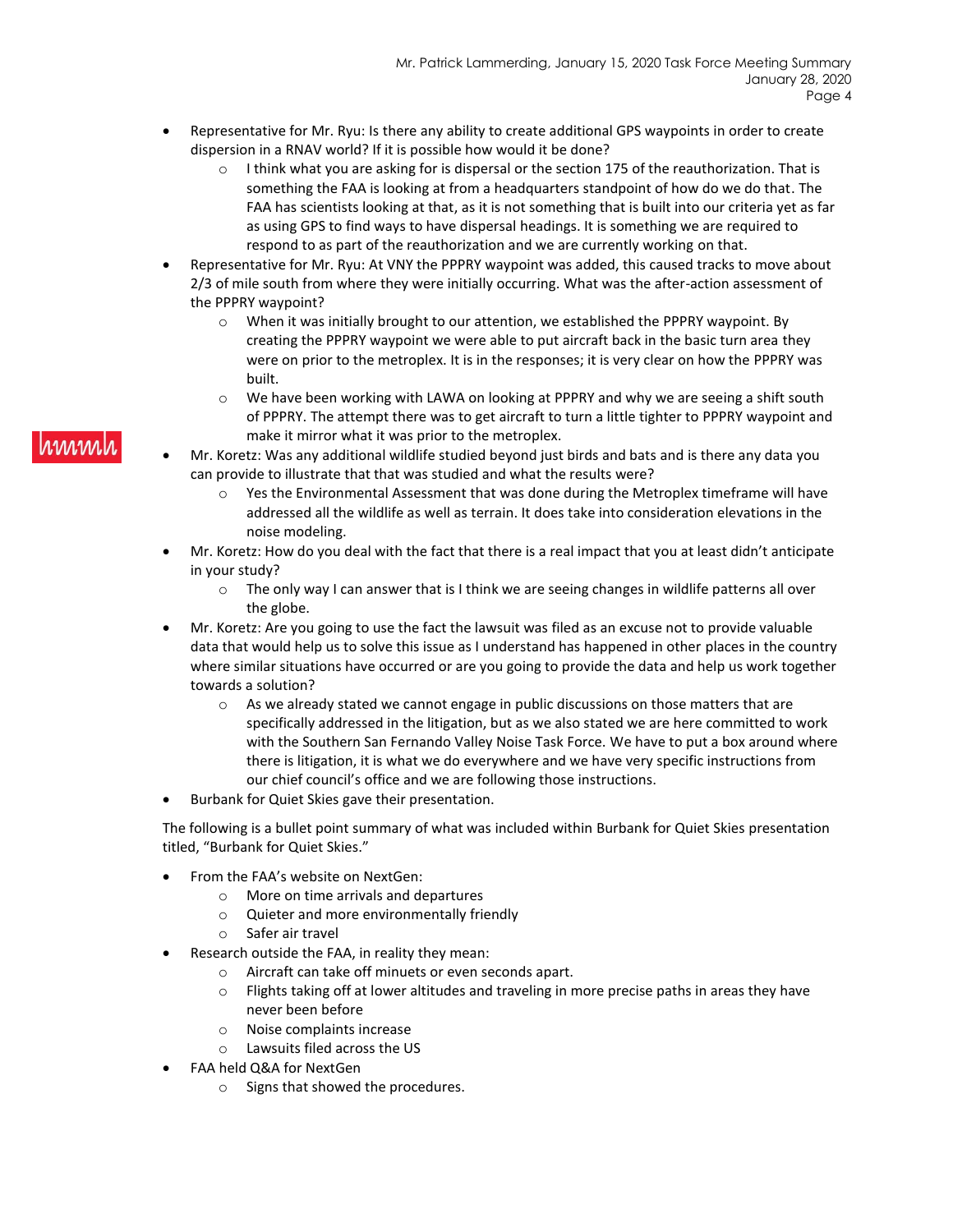- $\circ$  Had stations where you could pull up your address and look at how the changes would affect you.
- o FAA representative stated "people only think it is getting louder"
- Noise readings from February 2017 using Webtrak
	- o 83 dB was the noisy benchmark pre-Metroplex
	- o Below 1800 feet altitude benchmark pre-Metroplex
	- o Showed data flight data from 12/18/2016, 1/22/2017, and 2/26/2017
- Used BUR quarterly noise reports to pull data
	- o Showed Q2 2017 and compared data to Q2 2012, Q2 2013, Q2 2014, Q2 2015 and Q2 2016.
- Comparing track data from a day pre-NextGen and post-NextGen there were more noiser and lower flights post-NextGen
	- o There were 39 flights below 1600 feet
- Showed BUR Airport infographic comparing departure altitudes from same week in August 2016 and 2017
	- o They are using 1000-2000 feet altitude bands. Where we show you changes in a couple hundred feet.
- A new community-Magnolia Park
	- o There is now noise over Magnolia Park
	- Nighttime Noise Violations
		- o Many health effects from lack of sleep.
	- BUR Airport complaints have increase
		- o There were nighttime resident complaints
		- o No fines imposed from BUR Airport
	- John Wayne Airport (SNA) has strict aircraft access and noise monitoring program
	- Comparison of BUR and SNA
		- o BUR and SNA are both surrounded by communities
			- o Both operate 24 hours a day
			- o Voluntary Curfew Hours
				- SNA Mon-Sat 10pm-7pm, Sun 10pm-8am
				- BUR Mon-Sun 10pm-7am
			- o Latest scheduled departure time
				- SNA 9:45pm
				- **BUR 10:00pm**
			- o If a commercial airline needs to depart after 10pm
				- SNA: written request to depart and must depart before 10:30pm
					- **BUR: nothing**
			- o If an airline violates the after-hours rule
				- SNA: Air carriers will be fined and ultimately disqualified from operating at the airport if violations continue.
				- **BUR: nothing**
			- o Currently no protection at BUR for late night flights
			- o Noise guidelines in place for commercial airlines
				- SNA: each commercial airline must meet or be below a quarterly noise average
				- **BUR: nothing**
			- o Noise guidelines in pace from General Aviation (GA) after-hours flight
				- SNA: aircraft have to be below SNEL values at NMS 1-10
					- BUR: fines by weight, only if overweight.
			- $\circ$  Underweight GA aircraft have departed in the middle of the night and no fines issues as it was not overweight
			- o GA flight violating rules
				- SNA: citation with a fine
				- BUR: pilots contacted, and weight logs checked

#### www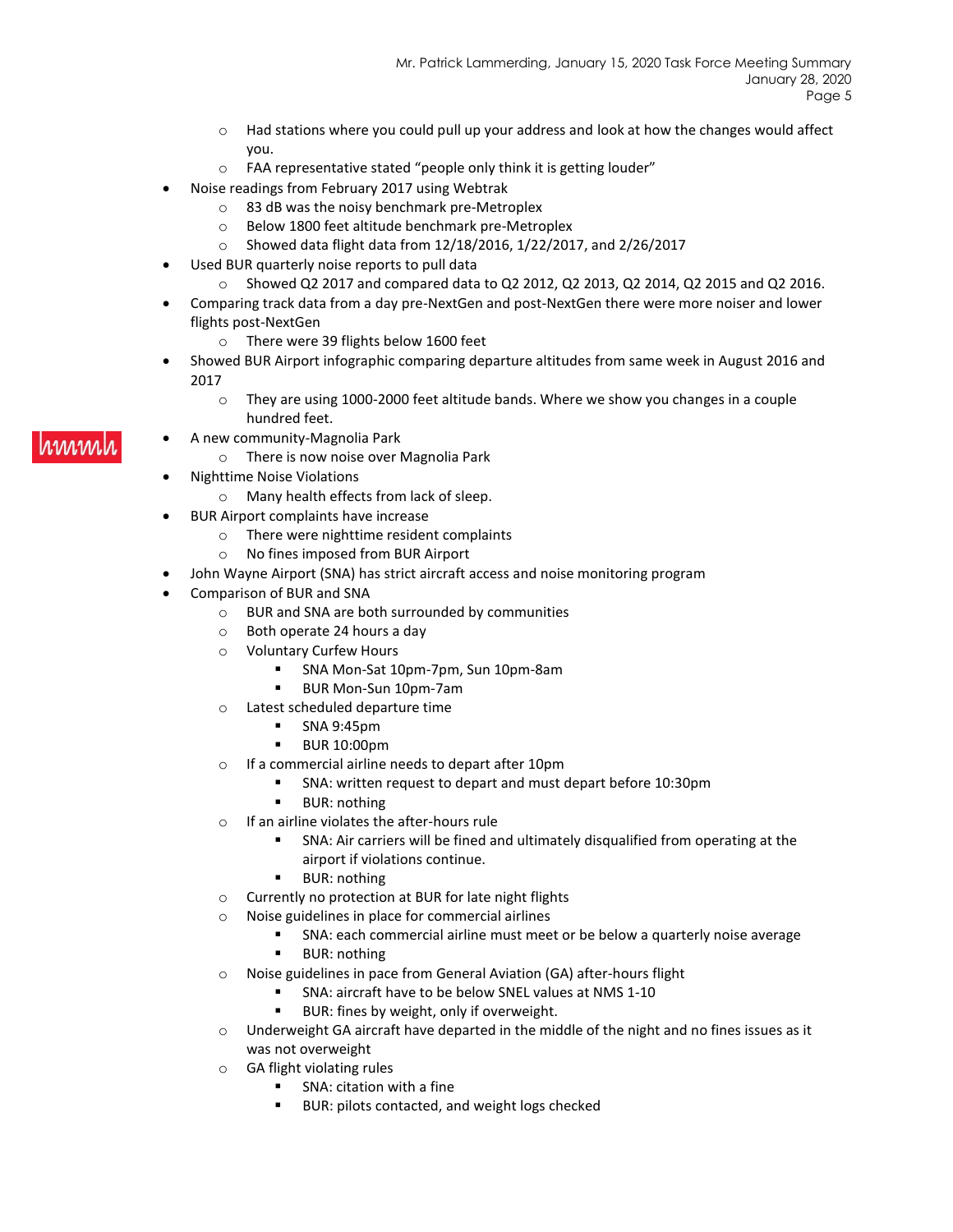- o Number of GA files issues in 2019
	- SNA: 65 first time violations, 7 second time violations, and 3 third time violations
	- **BUR: None**
- o Steps after a third violation
	- SNA: Aircraft is banned from the airport after the third violation for 3 years.
	- **BUR: nothing**
- o Number of commercial aviation fined issued in 2019
	- SNA: 21 fines Jan-Oct
	- BUR: None
- Passenger counts increase at BUR. 2018 highest passenger count since the recession.
- Marketing campaigns are paying off, BUR is the number three alternative airport in the nation
- We need action to be taken
	- o Aircraft to take off at higher altitudes
		- FAA institute an altitude gate at Jeffries of 1800 feet.
	- o Aircraft to turn sooner after take-off
		- Getting airplanes out of Magnolia Park and surrounding communities.
	- o We need stronger after-hour noise rules.
		- BUR should be a leader in this flight.
- Task force members then asked questions/comments for the Burbank for Quiet Skies.
- Chair Ms.Gabel-Luddy: We are consistent with wanting higher assents, a more rapid ascent, at a higher gradient. That the second turn be sooner. Looking at after hour rules and Part 161 study. When you looked at noise and altitudes were you looking at all air traffic or certain kinds of carriers?
	- $\circ$  I was looking at anything, that's why I picked a time I looked at whatever was going out at that time, whether it was a private airlines, southwest, UPS. Whatever was going out during those hours we looked at. The residents were logging all sorts of flight private and air carriers.
	- $\circ$  Study done between FedEx and UPS, UPS is the lowest sometimes it switches and FedEx is lower.
- Parents of LAUSD Students gave their presentation.

The following is a bullet point summary of what was included within Burbank for Parents of LAUDS Students presentation:

- In April 2018, LAUSD wrote a letter to the FAA and got no response.
- At the first Task Force meeting LAUSD asked to be a part of the Task Force. No response.
- Yesterday jet fuel was dumped on LAUSD students, there was an investigation but not response directly.
- Parents, relatives and children have reached out to each one of you on this board numerous times. Have you been fair, do you really care?
- According to local pharmacies and over the counter drug stores to purchase medicines there have been a 12% spike from 2017 to 2019. The average growth of the nation of Studio City, Valley Village, Sherman Oaks and Toluca Lakes.
- The CAASPP Test on average scores have dropped 4.1% in the affected USLAD schools this includes: Colfax Elementary, Carpenter Community Charter, Wonderland and North Hollywood High. Other LAUSD schools have inched up. The aforementioned and other schools have had increases in prior years.
- Children from the LAUSD school district spoke to the Task Force.
- F is for fair and fan out.
- A is for ascend and always be fair.
- I is for involve, please involve us kids.
- R is for revert and return.
- LAUSD should be on the Task Force.
- The FAA does not answer questions directly.

## hmml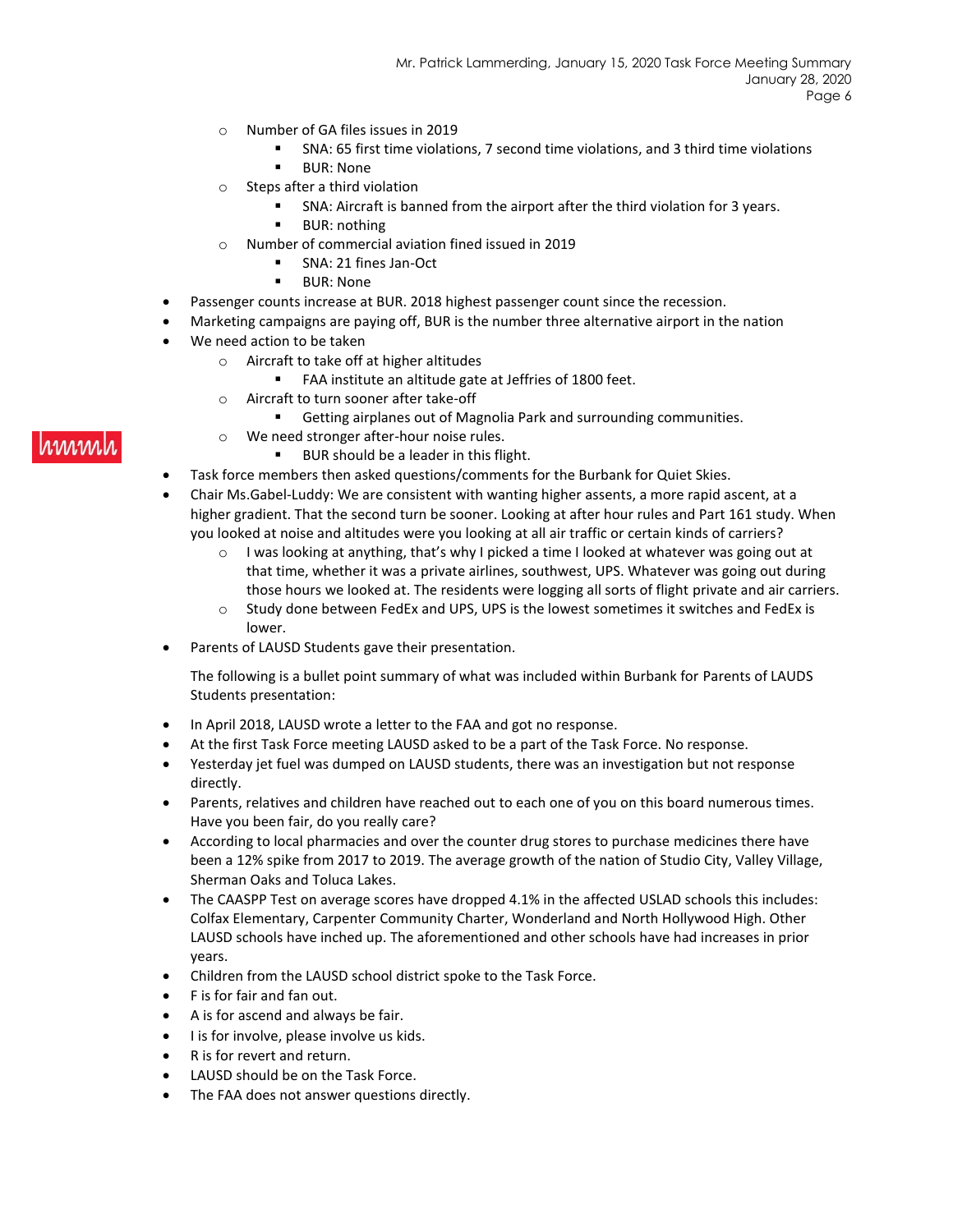- Task force members then asked questions/comments for the Parents of LAUSD Students.
- Mr.Koretz: Question for the committee , was adding a LAUSD board member ever considered, could we not ask LAUSD to select a board member to represent them and join us on this Task Force?
	- $\circ$  Chair Ms. Gabel-Luddy: we discussed this at our very beginning of the entire Task Force meeting and the position of the Task Force is that it should have elected officials on it.
	- o Parents of LAUSD Students: The LAUSD Board members are elected officials.
	- o Chair Ms. Gabel-Luddy: With the representatives such as Mr. Koretz, Mr. Krekorian and Mr. Ryu and Ms. Marteniz that there was good representation from the affected schools in the area. Just as we agreed that we would organize with the groups we knew in our communities to make presentations that we would afford the same opportunity to other groups.
	- o Mr. Koretz: I missed the first meeting, I think we should reconsider to add a member of the LAUSD elected board. I think we would hear a little bit of a different perspective.
	- o Parents of LAUSD Students: Carlos Torres spoke at the first meeting and asked about adding a LAUSD Board Member on the Task Force and did not hear back.
	- $\circ$  Chair Ms. Gabel-Luddy: We discussed this and let LAUSD know how we were going to structure the Task Force. We would never turn down an LAUSD member who wanted to present or discuss. If we add LAUSD we would need to do Pasadena, Glendale and Burbank as well. In fairness to all affected parties.
	- o Parents of LAUSD Students: They are not affected. The children themselves are not being represented and the LAUSD Board Members are political appointees to represent our children.
	- o Chair Ms. Gabel-Luddy: We all support our kids, we discussed representation a few months ago and reached an agreement as a Task Force to move forward in this matter. We would not turn down a representative from LAUSD coming to meet with us. I am glad you came tonight and made the presentation. I want to thank you for that.
	- o Parents of LAUSD Students: It is a shame once again our children's voices are being snuffed.
- Save Coldwater Canyon gave their presentation.

The following is a bullet point summary of what was included within Save Coldwater Canyon presentation titled, "Jet Issues Related to the Santa Monica Mountains and Foothills."

- Neighborhood group focusing on the health, safety and welfare of Coldwater Canyon.
- SCC is a voting member of The Hillside Federation.
- Hundreds of jets per day fly in the wrong direction, make a U-turn and fly back over more people. This impacts and harms more people than necessary.
- Jets must get up and out of the valley.
- The Santa Monica Mountains are one of LA's most precious assets
- The Santa Monica Mountains are part of the South Coast Ecoregion.
- The Santa Monica Mountains consist of parks, recreation areas, and wildlife refugees that are noise sensitive areas according to the FAA.
- Under Section 4(f), the FAA must avoid potential impacts to publicly owned parks and recreation areas.
- The Santa Monica Mountain trails are one of the most frequented natural areas in California.
- In 2017 that changed, the mountains are assaulted by over 200 low flying jets per day.
- It is comprised of city, county state and federal parkland and open space that provides quite and refuge, health benefits and recreation.
- The foothills and mountains should be avoided because the elevated terrain worsens impacts.
- Aircraft should stay at least 1 nm away from mountains, foothills and rising terrain.
- Aircraft flying at low altitudes over mountainous terrain have an increased crash risk.
- There are narrow hillside roads that make it difficult for emergency vehicles to pass and almost impossible for residents to evacuate safely.

#### rmm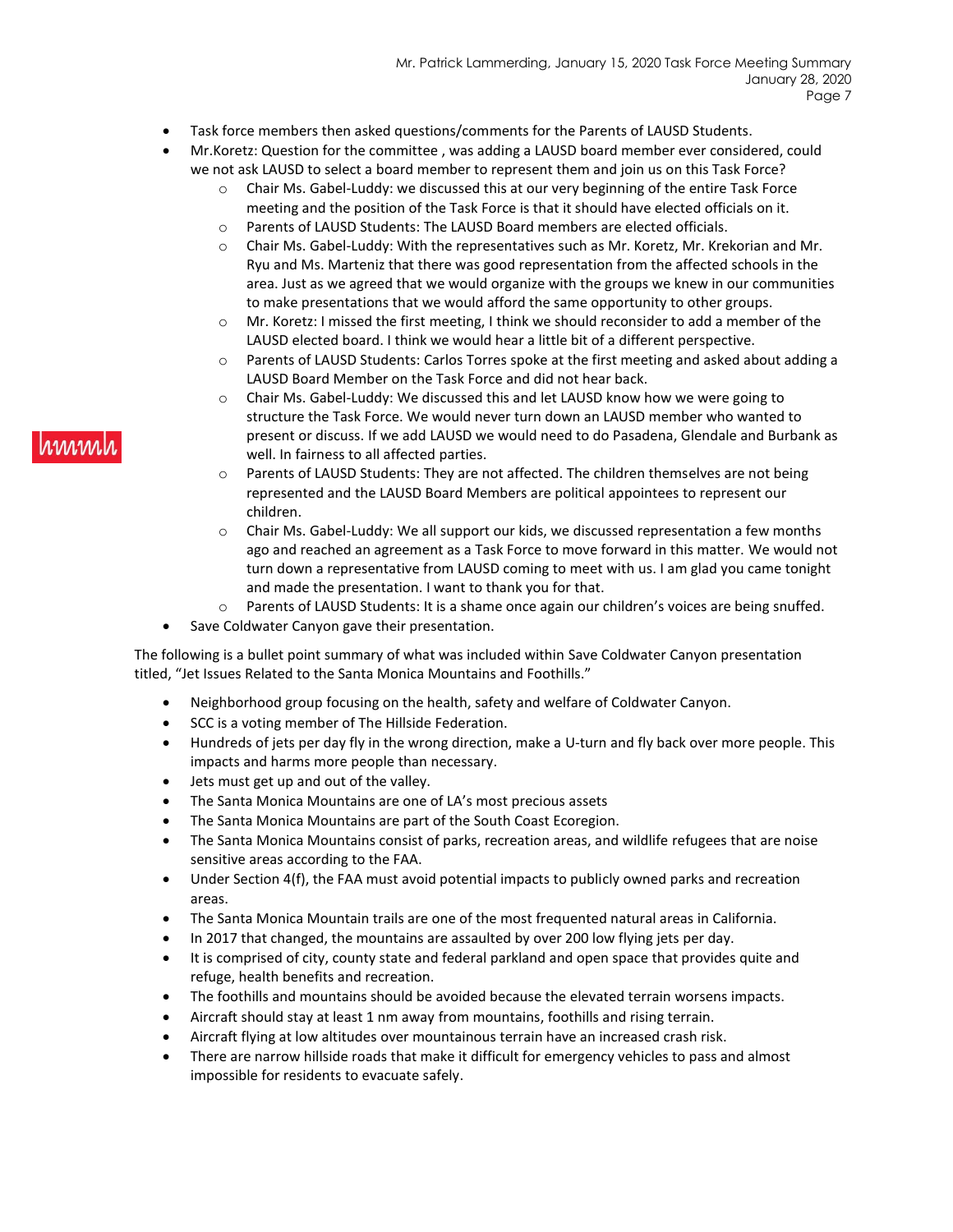- FAA alleged that the very high fire hazard severity zone was considered in the SoCal Metroplex and was subjected to rigorous safety analysis.
- The FAA emitted there was a shift in 2017 and therefore impossible for the FAA to have considered the fire risk.
- The FAA did not provide any documentation.
- Accidents happen.
- Unpublished procedure crated in collaboration with airlines with no community outreach or environmental study was implemented in Oct 13, 2016.
- These jets are in close proximity to mountain terrain at low altitudes.
- SWA said this was a quiet approach, but it is not.
- Many in the new community leave at elevations of 800 to over 1000 feet making aircraft effective AGL lower then if overflying land.
- Noise amplifies in bowl like canyons.
- Noise bounces off a canyon wall and returns so you can hear it again.
- Noise increases and does multiply through echo, reflection and reverberation effects.
- FAA does not measure noise they model it which is very different and less effective.
- Ambient is never measured.
- The method is DNL a 24 hour sound level. The noise level must reach 65 dB DNL to reach a threshold of significance.
- Freytag & Associates in a report stated that the FAA was biased towards the aircraft manufactures and airlines over resident concerns.
- Freytag & Associates in a report stated the EA should have looked at a 2013 baseline and their new fleet mix for 2016 and 2021 was highly speculative.
- Freytag & Associates in a report stated that the SoCal Metroplex EA failed to meet the FAA noise assessment criteria.
- Supplemental metrics that should be used are Time Above (TA) and Number of Events Above (NA).
- Noise intrusion into quieter areas creates a greater impact.
- Ventura Boulevard and Valley Vista Flight path is not the solution.
- Residential homes in the hills are connective tissue allowing wildlife to move.
- National Park Services has been monitoring sounds at hundreds of sites in the past two decades.
- Noise from jets is a threat to wildlife and habitat.
- Wildlife species are more sensitive to noise than humans.
- 43 species of wildlife that are found in these areas that are most impact by the increased noise, these species include sensitive and watch list species.
- 2020 begins year four of the low focused flight path.
- FAA states the turn is .33 nm further south, HMMH states 1 nm further south, the community believe 1.5-2 nm further south.
- Complaints have increase in the new community after flight path changes with SoCal Metroplex.
- Ample evidence flight paths have shifted into mountains, canyons, foothills and surrounding base.
- The FAA must follow their own policy and restore and return to pre-Metroplex flight paths.
- FAA separation standard 3nm or 1000 feet.
- Noise pollution is the third most dangerous pollutant after air and water pollution-WHO
- Jets must get up and out of the valley as quickly as possible.
- Task force members then asked questions/comments for Save Coldwater Canyon.
- Chair Ms. Gabel-Luddy: You talked in the beginning about 1 nm away from the mountains and rising terrain, can you confirm that would reflect the flight pattern was in the past, the pattern that you would like to return to? Also increase the rate of climb?
	- $\circ$  It would be quite a bit more, we believe it is more like 1.5-2nm, that would be the retired pilot said they use to turn north of the 101. They didn't make a U-turn over the Santa Monica Mountains. It was defiantly north, they mad an immediate turn the pilot said.
	- o Yes, increase the rate of climb.

# www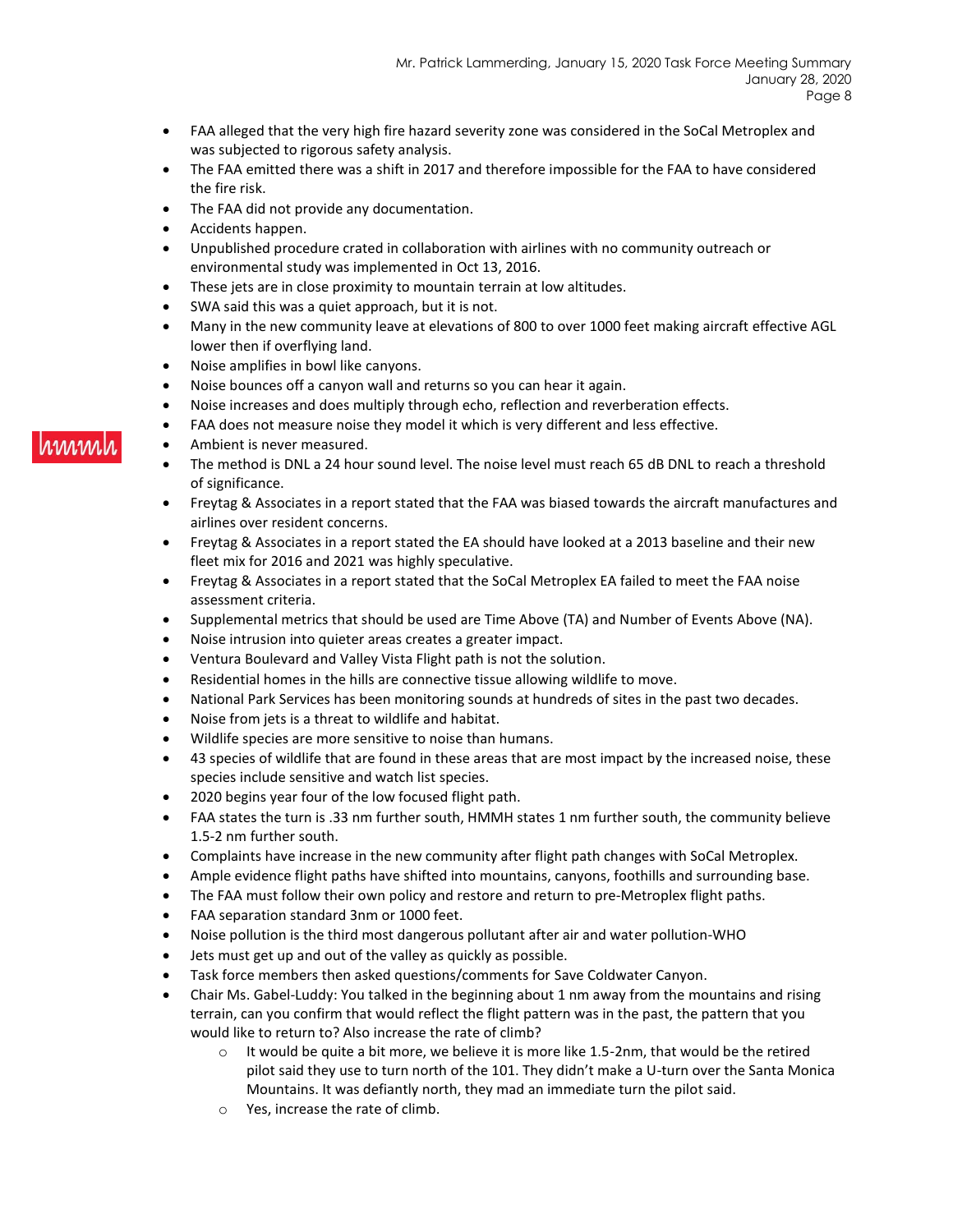• Save Valley Village Homeowners Association gave their presentation.

The following is a bullet point summary of what was included within Save Coldwater Canyon presentation titled, "San Fernando Valley Airplane Noise Task Force."

- Population of approximately 32,000 residents in an areas of 2.08 miles.
- BUR spares residents and guests the hassles of LAX, but it comes with a price of noise annoyance and air pollution.
- Valley Village has been on the front line of flight aircraft noise for years. Valley village pushed for the existing voluntary noise curfews.
- Operations at BUR have increased by 38% in just 5 years.
- We are here to ask the Task Force to consider three recommendations: engage with the communities to the north, request strategic environmental assessment of all impacted communities and request technical analysis from pilots/ACT to guarantee safety.
- Engaging the Communities to the north
	- $\circ$  Requirement of Task Force bylaws-reach out to all communities that could potentially be affected. You cannot ignore the communities to the north.
	- o Communities affected by the proposed changes are very densely populated
	- o Equitability and equality matter
	- o Heather hazards affect everyone
	- o Future air travel will only make these problems worse
	- $\circ$  Complaint statistics on which so much has been made we believe are skewed
- The communities north of the 101 are more dense and a lot more people are living north of the 101.
- There is no data that indicates a level of change proportional to the outcry.
- What is really happening? Increase in volume? Planes flying lower? No one seems to know.
- We are in the direct path of 100s of daily departures and at an average altitude of 2000 feet, it is very loud.
- Over the years we have asked for increase into additional flight options to spread the path in the safest possible manner.
- What can be done? How can we work together to find solutions that might mitigate these problems.
- It starts with focusing on solutions that focus on equitability.
- At the past meetings heard recommendations from community groups that are not based on the idea of sharing the noise but rather the opposite, moving the noise.
- Most recommendations we have heard advocate moving the flight path to the north of the 101, that is not equitable.
- We must share the noise and environmental pollution is too dangerous to heap onto one or two communities.
- The dangers and risk of airplane pollution is not limited to one area, we are all potentially exposed to danger.
- The future projections of daily flights need to be taken into consideration. The US is one of the fastest growing aviation markets.
- BUR is set to reach its passenger capacity by 2032.
- The decisions don't just impact today they hold the weight of tomorrow as well.
- FAA blames the southern shift on increases in BUR operations, but 2007 was the all time peak.
- Complaint data is skewed, the air noise app allows people to sit on their couch and hit a button whenever they hear a bird, plane or superman.
- Using or comparing complaint data since the air noise app is misleading and can't be relied on.
- A small portion of the population is accounting for all the of the complaints.
- Air noise system should be audited.
- Conduct an independent strategic Environmental Assessment, the Task Force should invest in an noise analysis of the proposed changes.
- The strategic environmental assessment should investigate all aircraft noise mitigation.

## hmm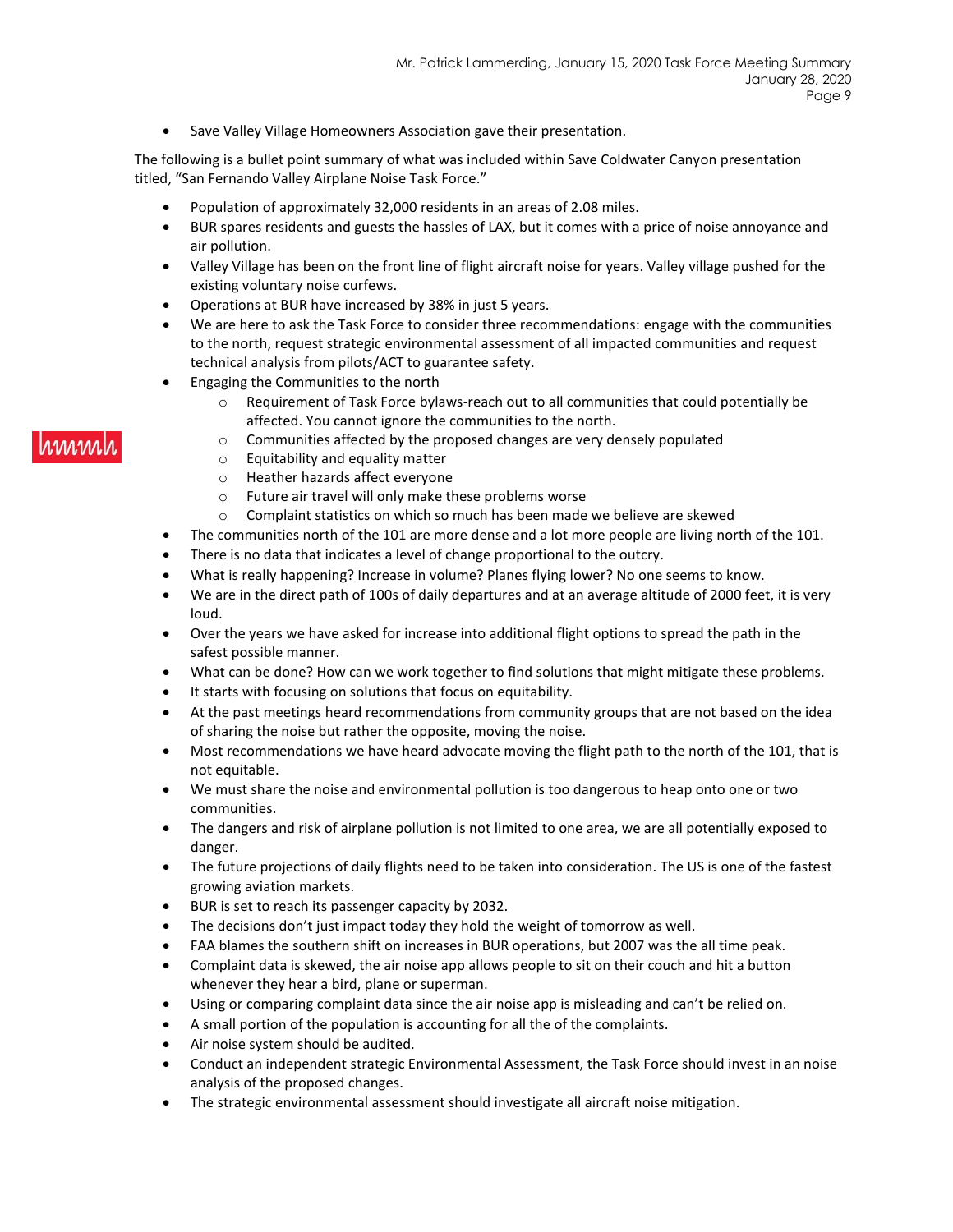- Create a technical task force complied of pilots and ATC to analyze the departures.
- We ask the Task Force to pursue our three recommendations before putting forth final recommendations that will pose serious harm to communities.
- How do you want to be remembered? As politicians for fought for a select few or guardians of the rights and privileges of all stakeholders?
- Task force members then asked questions/comments for Valley Village Homeowner Association.
- Representative for Ms. Harris: There was no formal technical recommendation within your presentation, from the Valley Village HOA perspective where in general would you like the flight path?
	- $\circ$  The community groups should not be making decisions or recommendations on where the flight paths should go. There are specific noise mitigation recommendations in our presentation we are asking the Task Force to investigate. We do not consider ourselves experts what we would like is for our representatives Mr.Krekorian and the others to keep everyone in the conversation.
- Mr.Koretz: Before your presentation I have not heard that while we had a massive increase in the number of complaints, there was a relatively small number of complainants, where did you get that data from?
	- $\circ$  The Daily News and the New York Times. The Daily News gives you a better summary.
	- Mr.Koretz: Where did the Daily News get their data?
		- o You would have to ask them
- Mr.Koretz: We don't know if this is factual, we are just assuming what the daily news put out is accurate.
	- $\circ$  How do we know what any of the data heard from these Community Groups is factual?
- Mr.Koretz: I think it would be valuable to know if the number of complainers only went up 5 times or if they went up 10,000 times. We probably need to get to the bottom of how factual this is.
- Mr.Krekorian: I expect your presentations will be distributed to the Task Force Members. o Yes we have those here tonight.
- Chair Ms. Gabel-Luddy: Will HMMH's assessment of alternatives show flight track density plots?
	- $\circ$  The facilitator: Yes our analysis will include looking at potential changes to flight paths and corridors.
- Public Comments on Agenda Item 5.

The following is a bullet point summary of the general ideas of the public comment on Agenda Item 5 of the Task Force meeting.

- Find an equitable solution for all communities, share the noise.
- The airplanes now flying are much larger and a more complex problem.
- Homeowners in Studio City are going to have to disclose airplane noise to potential buyers.
- Impact on mountain communities is much worse.
- The FAA is not being a good participant in this Task Force.
- There should be more focus on VNY.
- Agenda Item 6.
- Mr. Krekorian: I have a request for data from the FAA and our consultants.
	- $\circ$  Can the FAA please provide any post-implementation study they have completed?
	- $\circ$  Can the FAA provide any records it has reviewed or generated regarding the safety risk management panel?
	- $\circ$  Can the FAA provide any documents it generated or review in conducting noise models?
	- o Can the FAA and our consultants comment on the feasibly of east bound take-offs on Runway 15?
	- $\circ$  Can the FAA and our consultants you please explain the ELMOO procedure for eastbound take-off from Runway 15 and state if it is a RNAV procedure and if not why?
	- o Can the FAA state every reason that northbound take-offs from Runway 33 cannot happen? Does runway or taxiway length or configuration is barrier to such take-offs?

### **MMM**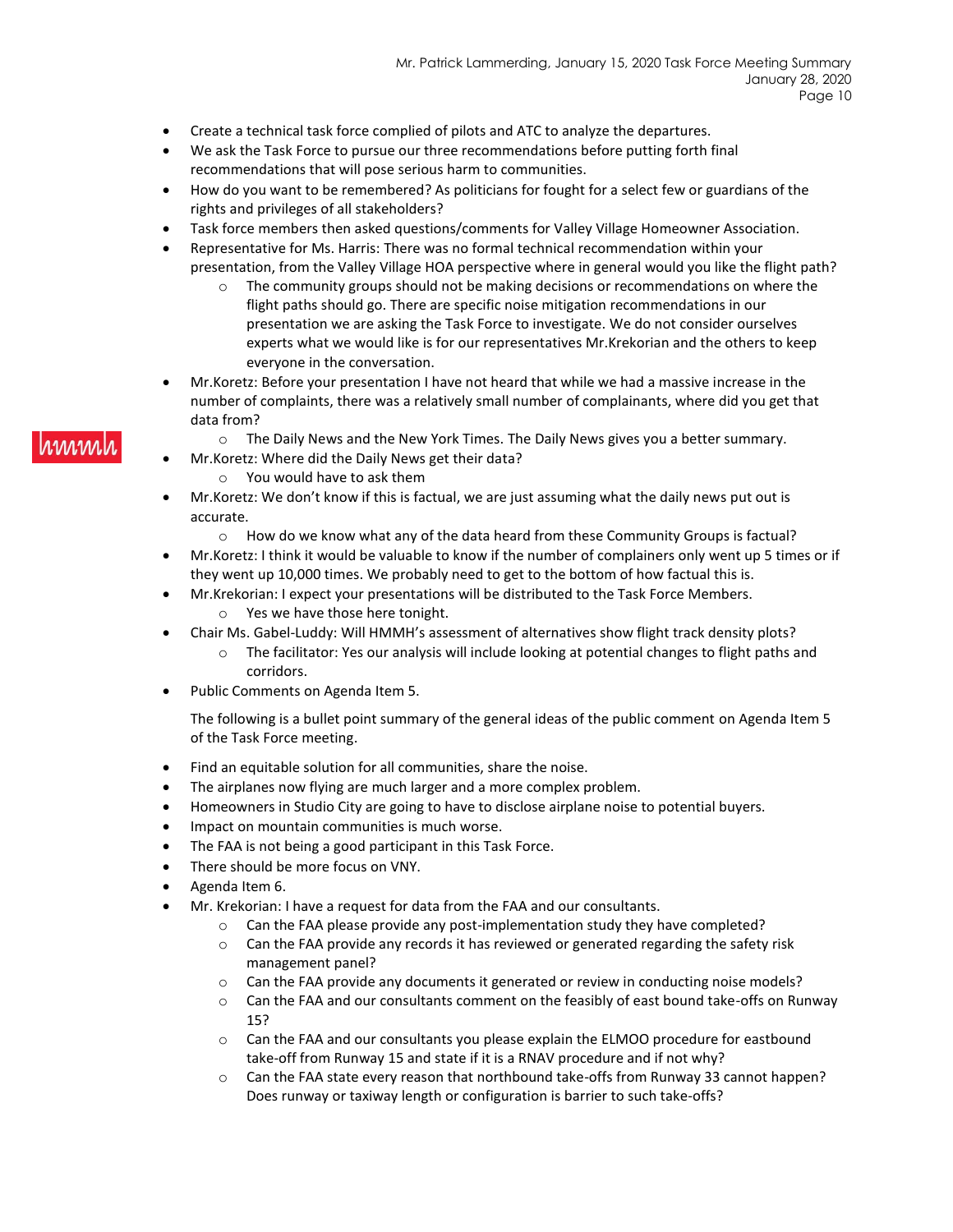- $\circ$  Under what wind conditions are there eastbound and northbound take-offs? If wind is calm can aircraft depart in any direction from either runway?
- $\circ$  Can the FAA please clarify if their separation safety standards are either 3 nm or 1000 feet in elevation? Are both required or one or the other?
	- FAA: That is correct, it is one or the other.
- o All other questions will be submitted in writing.
- Representative for Ms. Feinstein
	- o Was the data presented in Burbank for Quiet Skies presentation regarding the fines or fees that you do or do not assess?
		- BUR Airport: The Airport Capacity Act of 1990 prohibits airports from enacting mandatory restrictions as well as sets noise standards aircraft must meet. Restrictions that were in place prior to 1990 were often grandfathered in, that is what you see at BUR and SNA. They differ as they were enacted locally. We are currently in Stage 3, meaning State 1 and 2 aircraft are not allowed to operate in the US. Grandfathered restrictions at BUR states stage 2 aircraft are prohibited from operating during our curfew hours and that is where we carry the ability to fine these aircraft. So few aircraft are fined because those fines were on stage 2 aircraft and now only stage 3 aircraft should be operating. The Gulfstream 2, 2b and 3 which are GA aircraft, are still applicable to noise restrictions and a fine if they operate over 5,500 pounds. Those aircraft below 5,500 pounds meet Stage 3 requirements above that they don't.
	- $\circ$  If this body determines specific mandatory requirements that should be applied at BUR and VNY could those be implemented?
		- BUR Airport: In order to instate mandatory requirements, you must go through a Part 161 Study Title 14 of Code of Federal Regulations. BUR was the first US airport to have a completed application. They requested a curfew be instated which was denied by the FAA.
	- $\circ$  At SNA they have a fine if an aircraft files under a certain altitude at a specified gate, could we implement that, or does it fall under the 1990 Act?
		- BUR Airport: That falls under the 1990 Airport Capacity Act. Those would be grandfather restrictions carried by that particular airport prior to 1990.
- Representative for Ms. Harris:
	- o Submitted on her requested timeline regarding the reauthorization act
	- o On December 20, 2019 the senator sent a request for information on the efficacy of the NextGen Program, are you aware of this letter?
		- FAA: We received this letter and will be responding.
	- $\circ$  Can you commit to providing a response to the December 20, 2019 letter by January 31, 2020?
		- FAA: Yes are working on that and we should be able to send it by then.
	- o Section 176 of the reauthorization timeline the FAA submitted, what is the status of review and when will the report be available?
		- FAA: I cannot respond to those questions, I will take them down and provide responses. I do not have the specifics that work is done at Head Quarters and we have to get the answers from them.
	- o Section 177 of the reauthorization timeline the FAA submitted, can you please provide a scope and does the NAS have an abstract describing what they will review?
		- FAA: Our responses regarding the Reauthorization Provisions will have to wait. We will take them down and provided response later.
	- o How often does the FAA seek public feed-back on the navigation of their website? Can the FAA conduct additional feed-back?
		- FAA: We will take all the comments we have on the website and are looking for ways to improve on that.

#### **MWW**